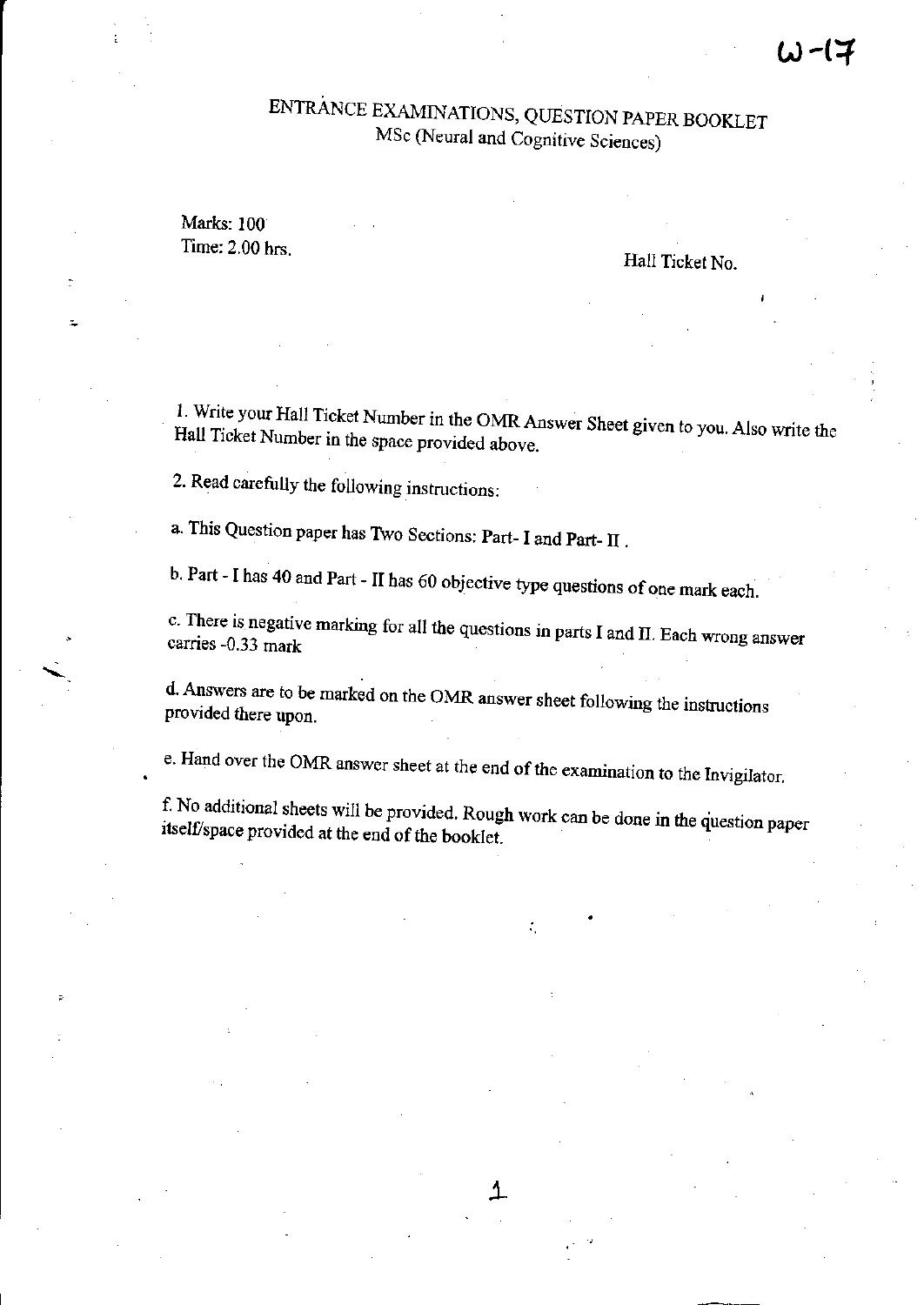$\frac{1}{2} \left( \frac{1}{2} \right)$ 

# Part A

| 1. Arrange to make a meaningful sentence in English: |                                                                             |                                                                                |  |  |  |  |  |  |  |
|------------------------------------------------------|-----------------------------------------------------------------------------|--------------------------------------------------------------------------------|--|--|--|--|--|--|--|
|                                                      | this are damning ingrained in America and                                   | inequality is                                                                  |  |  |  |  |  |  |  |
| $\mathbf P$                                          | Q                                                                           | ŧ<br>R                                                                         |  |  |  |  |  |  |  |
| the latest statistics concerning                     |                                                                             |                                                                                |  |  |  |  |  |  |  |
| S                                                    |                                                                             |                                                                                |  |  |  |  |  |  |  |
| A. RQSP                                              |                                                                             |                                                                                |  |  |  |  |  |  |  |
| B. QRPS                                              |                                                                             |                                                                                |  |  |  |  |  |  |  |
| C. QPSR                                              |                                                                             |                                                                                |  |  |  |  |  |  |  |
| D. RQSP                                              |                                                                             |                                                                                |  |  |  |  |  |  |  |
|                                                      |                                                                             |                                                                                |  |  |  |  |  |  |  |
|                                                      | 2. Choose the most appropriate pair to fill in the blanks in the same order |                                                                                |  |  |  |  |  |  |  |
|                                                      |                                                                             | The most _________ magic, Jay believes, has a ________, improvisational vigor. |  |  |  |  |  |  |  |
|                                                      |                                                                             |                                                                                |  |  |  |  |  |  |  |
| A. invigorating, performing                          |                                                                             |                                                                                |  |  |  |  |  |  |  |

B. uplifting, spontaneous

C. surprising, justifiable

D. creative, challenging

3. Had he not been dead I would have gone into the little dark room behind the shop to find him sitting in his arm-chair by the fire, nearly smothered in his great-coat.

 $\tilde{f}_\alpha$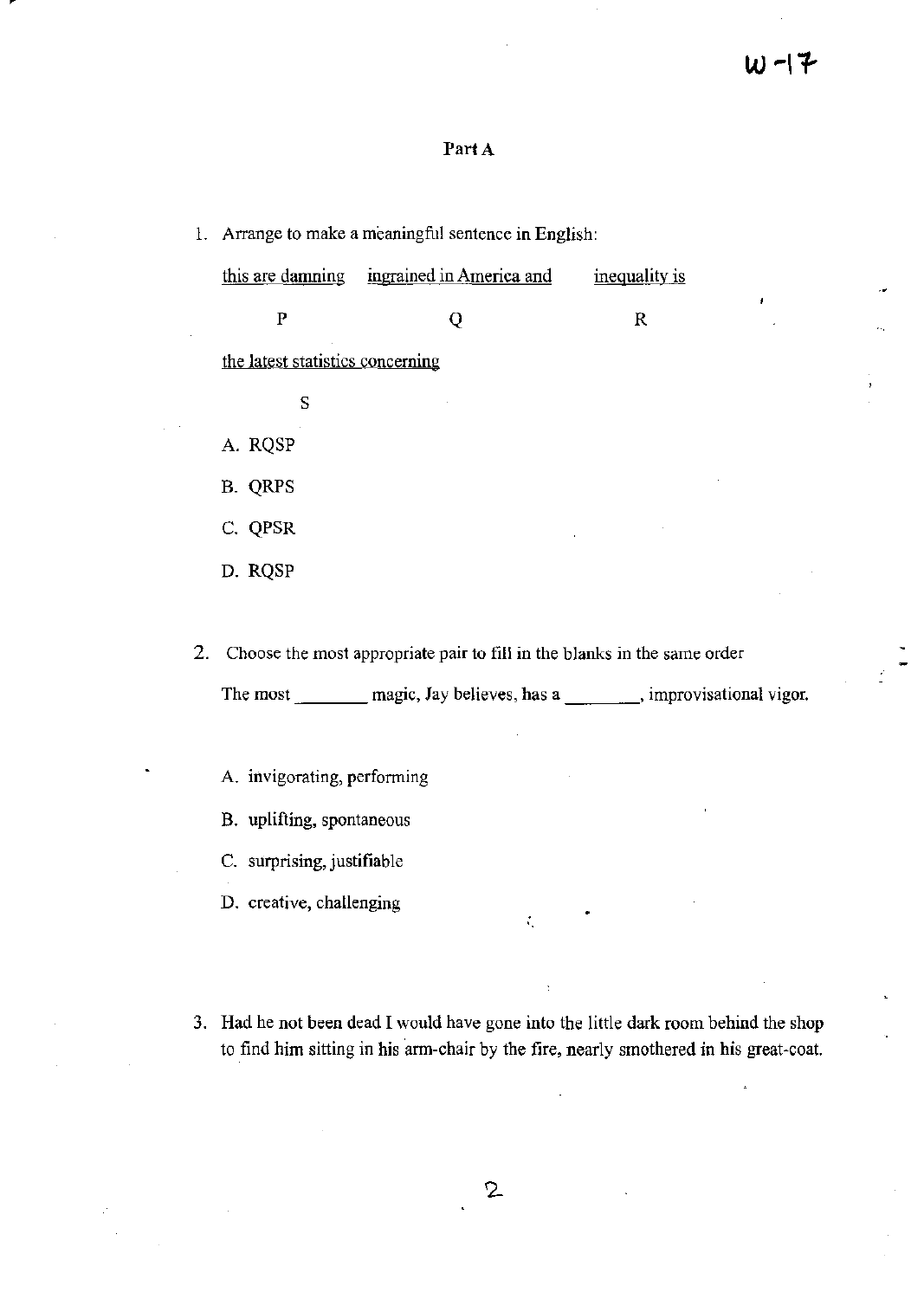Perhaps my aunt would have given me a packet of High Toast for him and this present would have roused him from his stupefied doze.

Which of the following is true based on the passage above?

- A. Somebody is sitting in his arm chair and the narrator's aunt usually gives High Toast to that person.
- B. A person is sitting in his arm-chair in a dark room behind the shop, nearly smothered in his great-coat.
- C. The narrator goes to a little dark room and roused a person from his stupefied doze.
- D. Somebody is dead and the narrator's aunt unusually has a packet of High Toast handy.
- 4. Decimal system representation for the number 201 in base 4 system is:
	- A. 132
	- B. 19
	- C. 33
	- D. 12
- 5. Which point lies outside the triangle whose coordinates are (0, 0) and intercepts on the x and y axis by the line x+y=3?
	- A. (1,2)
	- B.  $(1.2, 1.75)$
	- C. (2,1)
	- D. (1.1,2.9)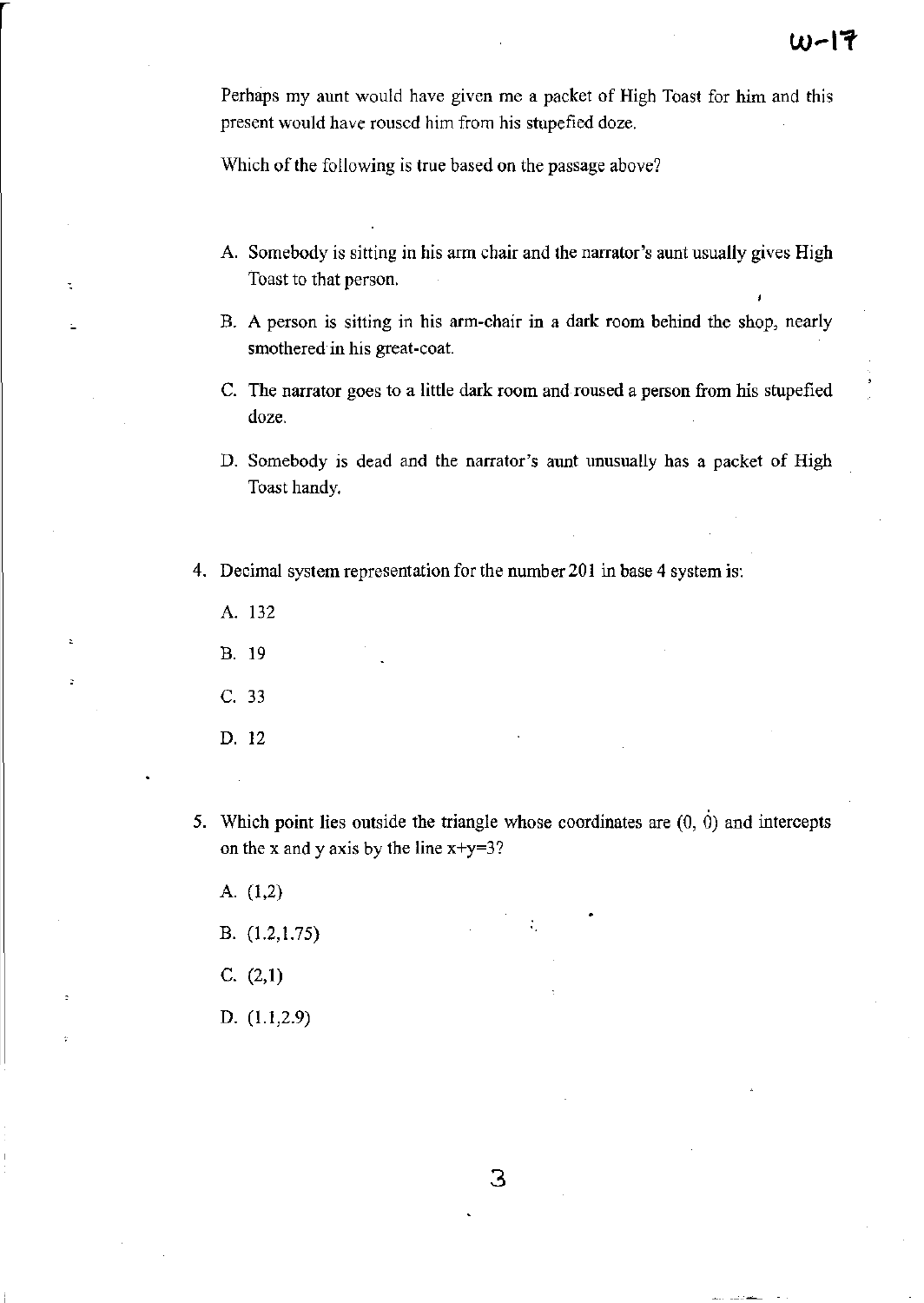- 6. By joining the vertices of an N-sided polygon we can form \_\_ mutually exclusive triangles and so the sum of the inside angles of the polygon is \_\_\_\_\_.
	- A. N-I, (N-2) *nl2*
	- B. N-2, (N-2) *n*
	- C. N-2, (N-2)  $\pi/2$
	- D. N-I, (N-I) *n.*

7. What is the probability of getting only one head if you throw three fair coins?

- A. *1/3*
- B. 3/8
- C. 1/8
- D. 7/8

8. What can be the antonym of 'break'

A. cover

- B. mend
- c. disinter
- D. onward
- 9. Which of the pattern in the given choices will be the next in the sequence?

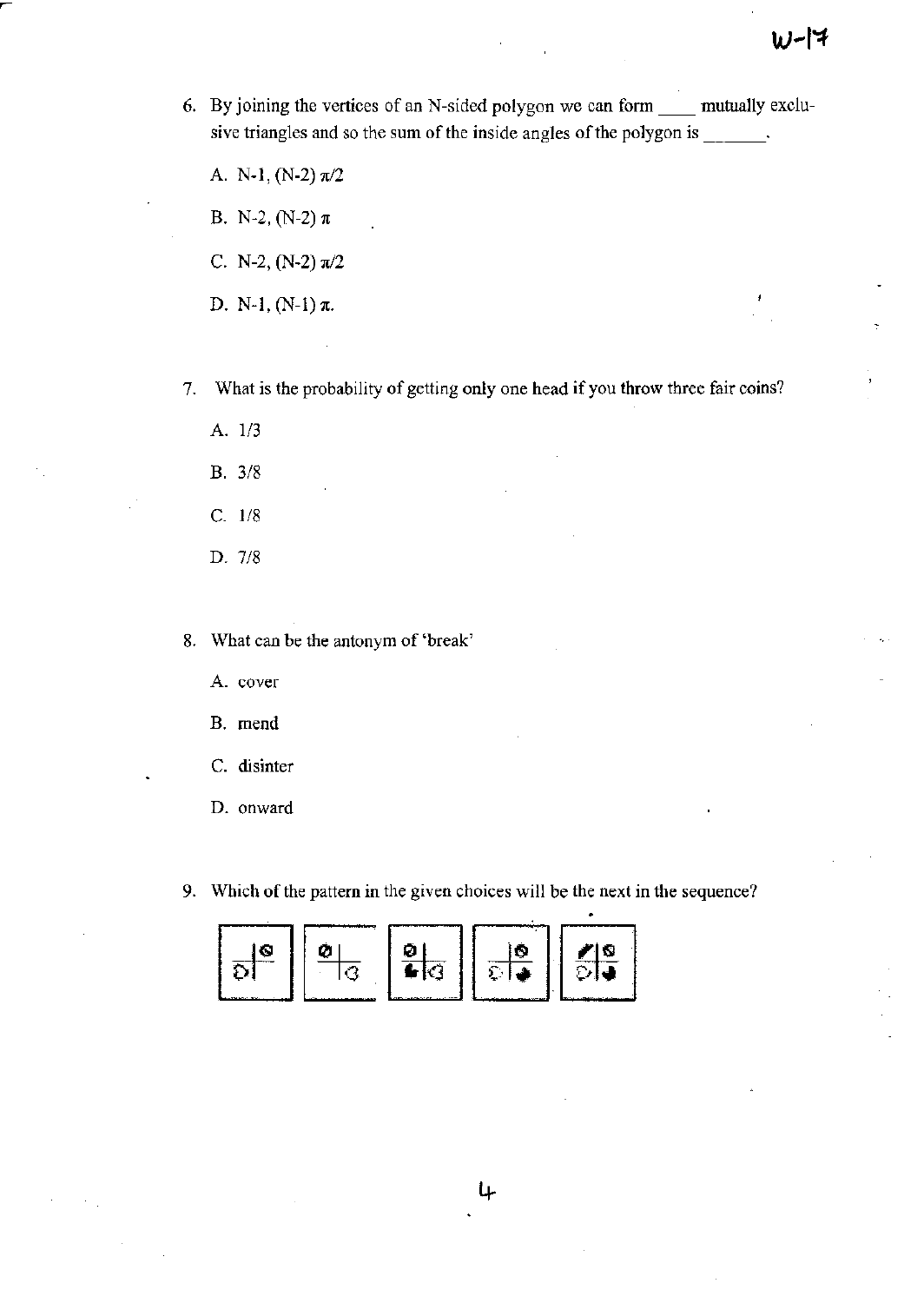







10. If  $A = 2$ ,  $B = 3$ ,  $C = 5$  and  $D = 8$ , calculate the following:

| (A x C) + (B x D)<br>$(X \times B) + (D - C)$ | , |  |  |
|-----------------------------------------------|---|--|--|
| A. 3.77                                       |   |  |  |
| B. 2.83                                       |   |  |  |
| $C. -2.71$                                    |   |  |  |

 $\mathsf{S}$ 

.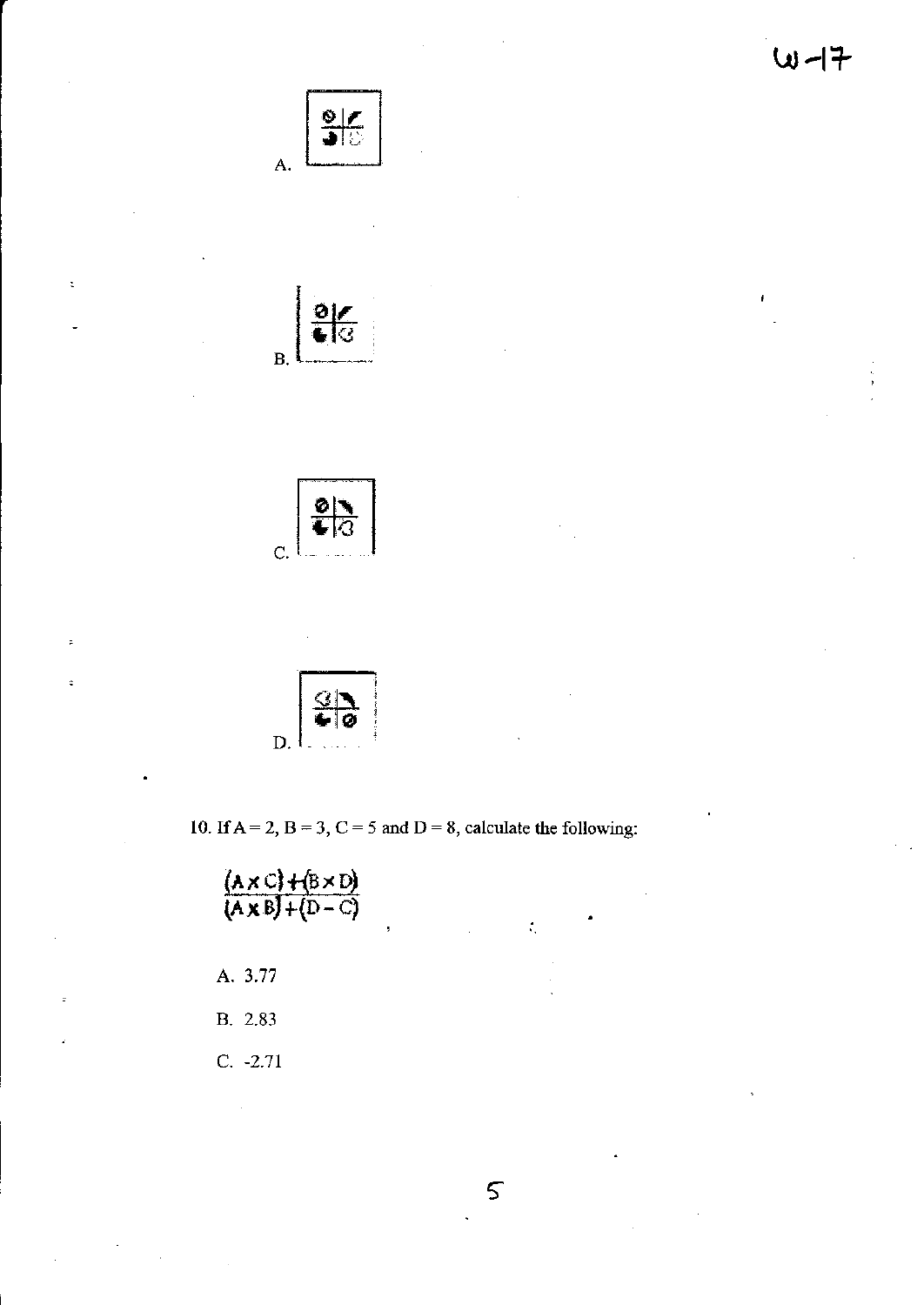D. 14.22

11. If the animals which can walk are called 'swimmers', animals who crawl are called 'flying', those living in water are called 'snakes' and those which fly in the sky are called 'hunters', then what will a lizard be called?

- A. Swimmers
- B. Snakes
- C. Flying
- D. Hunters

12. In a certain code language, if the word 'DISTANCE' is coded as EDCINSAT, then how will you code' ACQUIRE' in that language?

A. EACIQUR B. EACRIUQ C.ERCIAQU D.EARCIQU

13. Find the word that best describes the relation as the first pair of words CUP: LIP :: BIRD :  $\mathbf{r}$ 

- A. GRASS
- B.FOREST
- C.BEAK
- D.BUSH

14. Find the word that best describes the relation as the first pair of words Paw: Cat :: Hoof: \_?

- A. Lamb
- **B.** Horse  $\cdot$  . The set of  $\cdot$  is the set of  $\cdot$  is the set of  $\cdot$  is the set of  $\cdot$  is the set of  $\cdot$  is the set of  $\cdot$  is the set of  $\cdot$  is the set of  $\cdot$  is the set of  $\cdot$  is the set of  $\cdot$  is the set of  $\$
- C. Elephant
- D. Tiger

15. 'Re-entry' occurs when a person leaves his or her social system for a period of time and then returns. Which situation below best describes 're-entry'?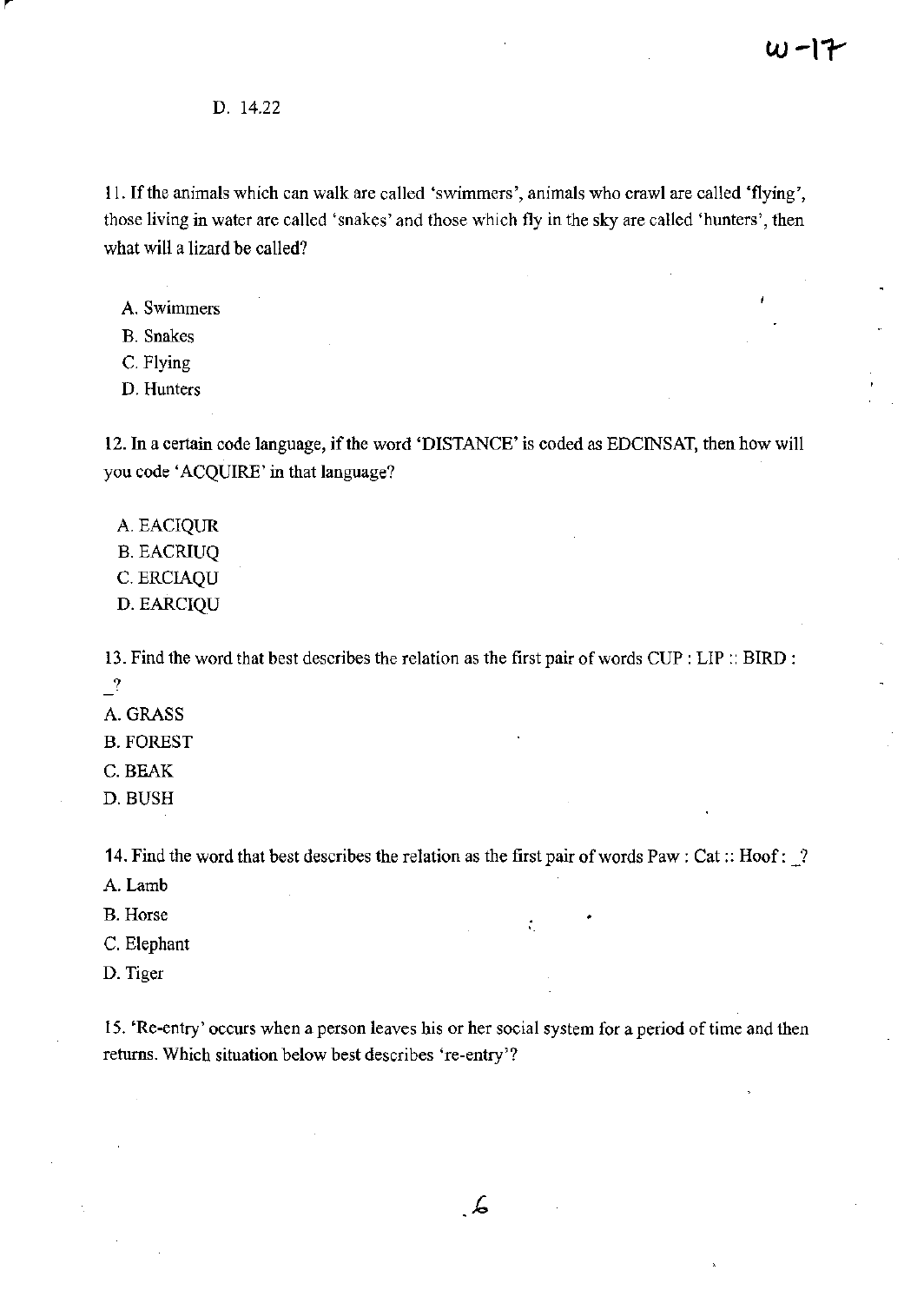A. When he is offered a better paying position, Javed leaves the hotel he manages to manage another one in a neighbouring city.

B. Charan is spending her final year of college studying abroad in China.

C. Manan is readjusting to civilian life after 2 years of overseas merchant navy service.

D. After 5 miserable months, Sneha decides that she can no longer share her room with roommate HitaL

16. What is next in the series AMB, CLB, BKC, DIC, \_

A. CID

B. CID

C. ElF

D. EID

17. Arrange the given statements in a logical order to form a meaningful sentence.

A. where to he was exiled

B."Napoleon Bonaparte escaped from Elba

C. after the signing of the Treaty of Fontainebleau

D. a remote island off the coast of Italy

E. one year earlier

The Proper sequence should be:

- A. EABCD
- B. ACEBD
- C. BCADE
- D. BDACE

18. Today it is Thursday. After 132 days, it will be:

A. Monday

- B. Sunday
- C. Wednesday
- D. Thursday

•

'.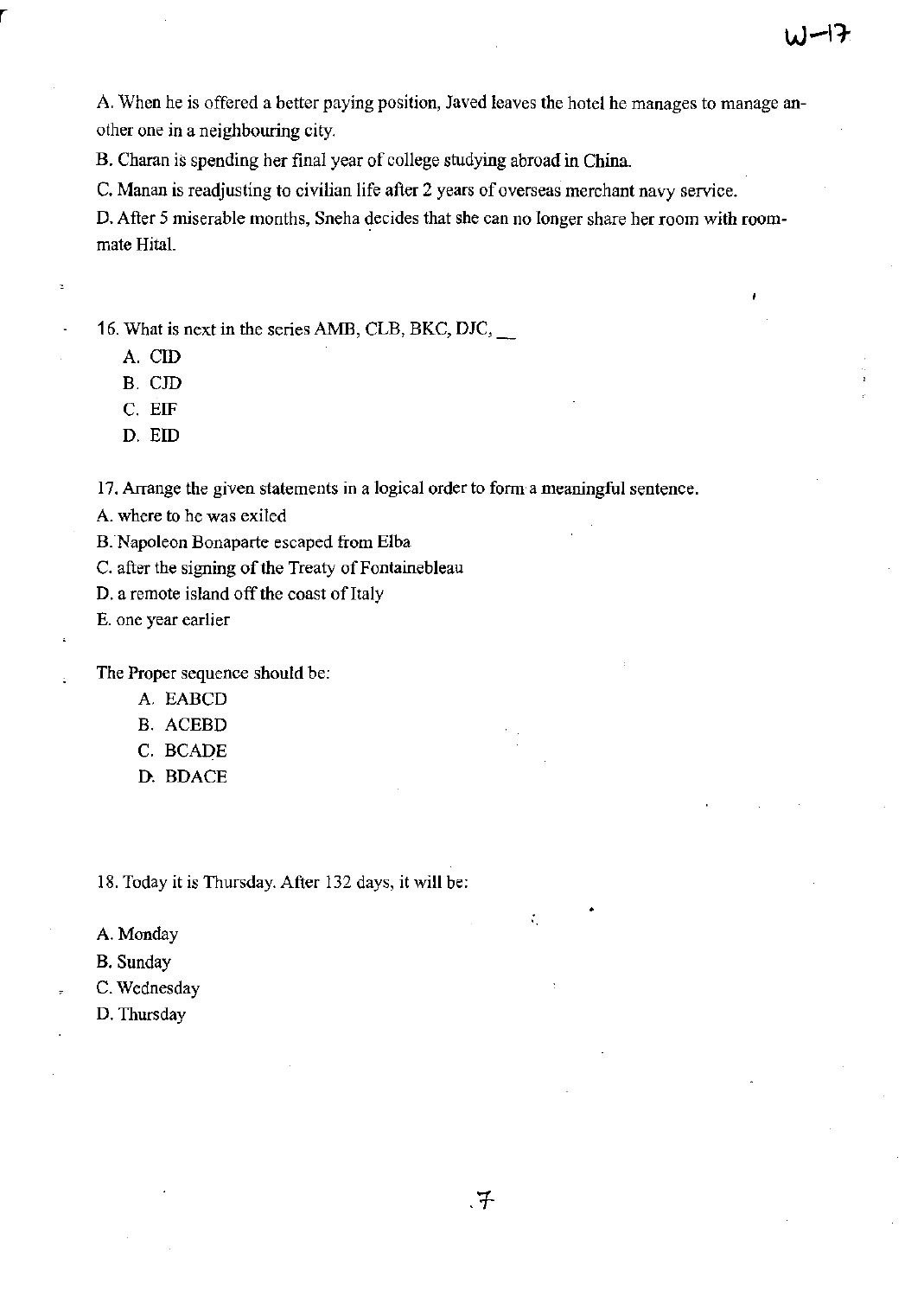19. Pointing to a photograph, a lady tells Soham, "I am the only daughter of this woman, and her son is your maternal uncle". How is the lady related to Soham's father?

A. Daughter

- B. Sister-in-law
- C. Sister
- D. Wife

20. Choose the number whieh is different from the rest.

- A. 28
- B. 45
- C. 72
- D. 81

21. Arrange the following three-dimensional objects in the descending order of their volumes:

- (i) A cuboid with dimensions 10 em, 8 cm and 6 em
- (ii) A cube of side 8 ern

(iii) A cylinder with base radius 7 em and height 7 em

(iv) A sphere of radius 7 em

- A. (i), (ii), (iii), (iv)
- B. (ii), (i), (iv), (iii)
- C. (iii), (ii), (i), (iv)
- D. (iv), (iii), (ii), (i)

22. Consider an unfair coin. The probability of getting heads is 0.6. If you toss this coin twice, what is the probability that the first or the second toss is heads?

- A. 0.56
- B. 0.64
- C. 0.84
- D. 0.96

23. Introducing a boy, a girl said, "He is the son of the daughter of the father of my uncle." How is the boy related to the girl?

÷.

A. Brother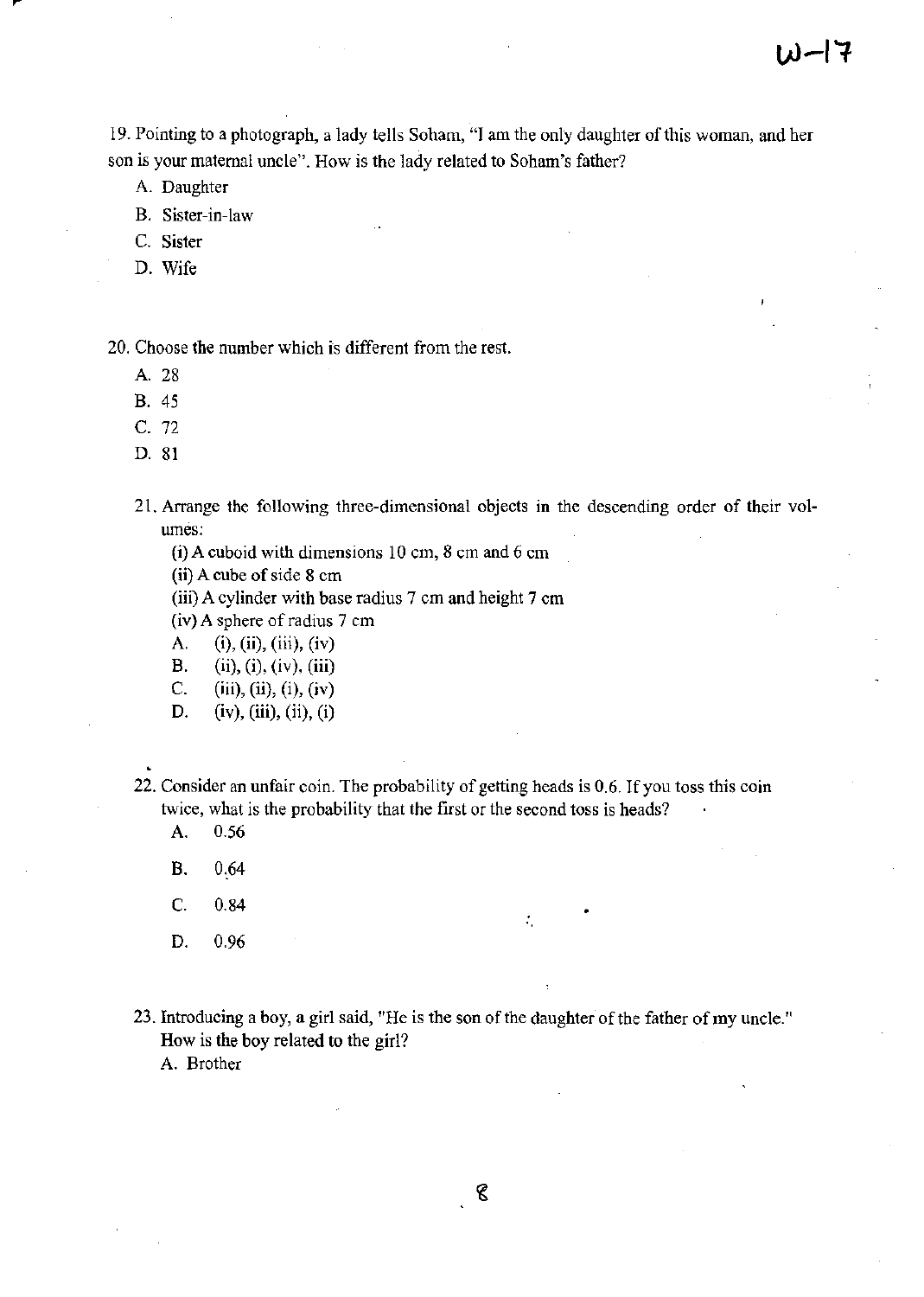B. Nephew

C. Uncle

D. Son-in-law

Each of the following questions (Ques. No. 4-6) consists of a related pair of words, followed by four pairs of words. Choose the pair that best represents a similar relationship to the one expressed in the original pair of words.

#### 24. EXPLORE: DISCOVER

- A. sleep: wake
- B. research: learn
- C. write: print
- D. think: relate

#### 25. DEPRESSED: SAD

- A. towering: cringing
- B. progressive: regressive
- C. exhausted: tired
- D. progressive: regressive

#### 26. FISH: SHOAL

- A. wolf: pack
- B. elephant: jungle
- C. beagle: clan
- D. cow: farm

Read the following paragraph carefully and answer the questions no. from 7 to 10.

Harish, a professional man who had worked in an office for many years, had a fearful dream. In it, he found himself in a land where small slug-like animals with slimy tentacles lived on people's bodies. The people tolerated the loathsome creatures because after many years they grew into elephants which then became the nation's system of transport, carrying everyone wherever he wanted to go. Harish suddenly realised that he himself was covered with these things, and he woke up screaming. In a vivid sequence of pictures, this dream dramatized for Harish what he had never been able to put in to words; he saw himself as letting society feed on his body in his early years so that it would carry him when he retired. He'later threw off the "security bug" and took up freelance work.

27. In his dream, Harish found the loathsome creatures

- A. In his village
- B, In his own house
- C. In a different land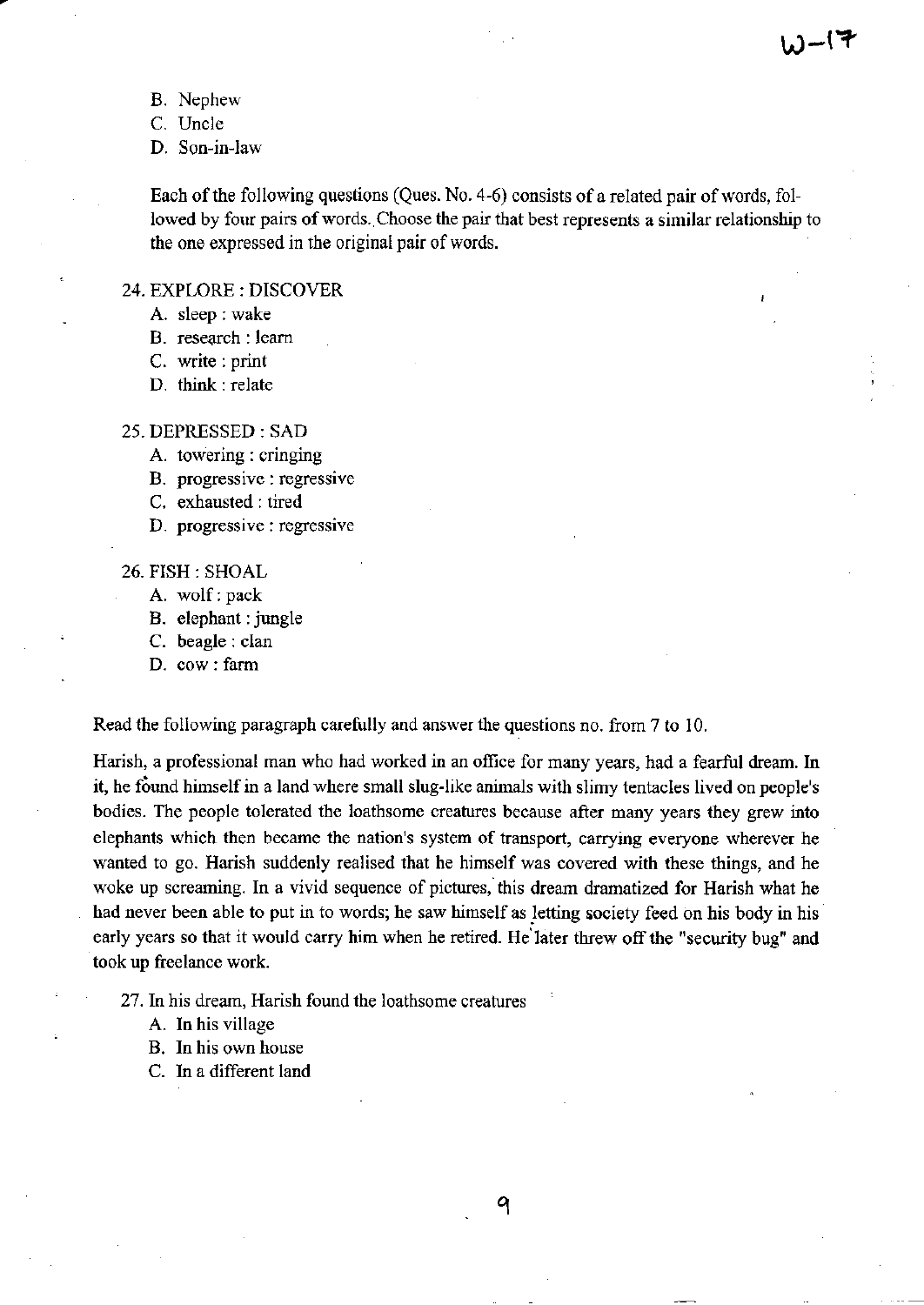- D. In his office
- 28. Which one of the following phrases best helps to bring out the precise meaning of 'loathsome creatures'?

 $W - 17$ 

- A. Security bug and slimy tentacles
- B. Fearful dream and slug-like animals
- C. Slimy tentacles and slug-like animals
- D. Slug-like animals and security bug
- 29. The statement that 'he later threw off the security bug' means that
	- A. Harish succeeded in overcoming the need for security
	- B. Harish stopped giving much importance to dreams
	- C. Harish started tolerating social victimisation
	- D. Harish killed all the bugs troubled him
- 30. Harish's dream was fearful because
	- A. it brought him face to face with reality
	- B. it was full of vivid pictures of snakes
	- C. he saw huge elephant in it
	- D. in it he saw slimy creatures feeding on people's bodies
- 31. Marathon is to race as hibernation is to
- A. winter
- B. bear
- c. sleep
- D. dream

32. People speculate when they consider a situation and assume something to be true based on inconclusive evidence. Which situation below is the best example of Speculation ?

- A. Ananya decides that it would be appropriate to wear jeans to her new office on Friday after reading about "Casual Fridays" **in** her employee handbook.
- B. Maya spends thirty minutes sitting in traffic and wishes that she took the train instead of driving.
- C. After consulting several guidebooks and her travel agent, Jyoti feels confident that the hotel she has chosen is first-rate.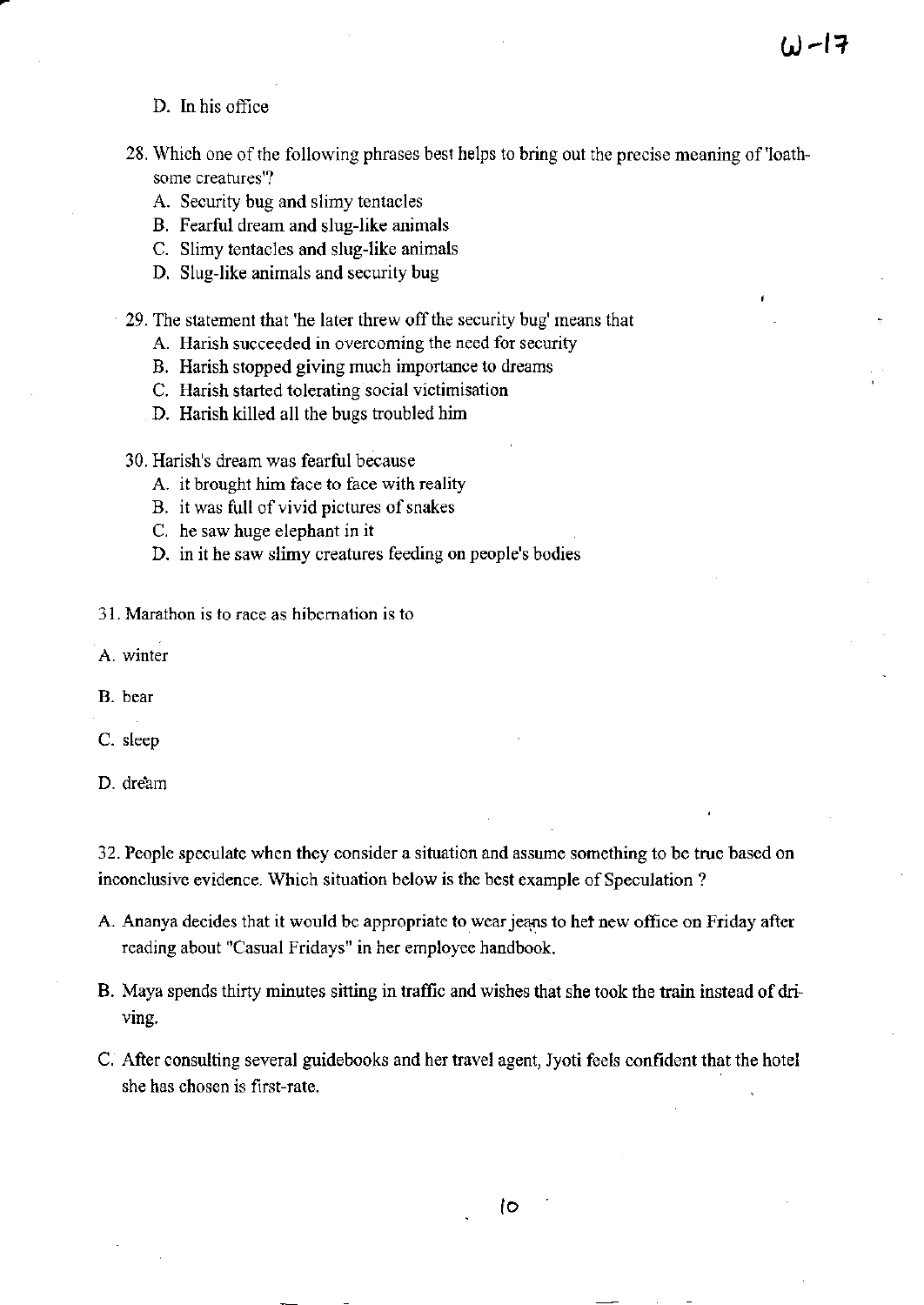D. When Vidya opens the door in tears, Tilak guesses that she's had a death in her family.

33. Look at this series: 36, 34, 30, 28, 24, ... What number should come next?

A.20

B.22

C.23

D.18

34. Which word does NOT belong with the others?

A. tyre

B. steering wheel

C. car

D. engine

35. Esha is twelve years old. For three years, she has been asking her parents for a dog. Her parents have told her that they believe a dog would not be happy in an apartment, but they have given her permission to have a bird. Erin has not yet decided what kind of bird she would like to have.

Find the statement that must be true according to the given information.

A. Esha's parents like birds better than they like dogs.

B. Esha does not like birds

C. Esha and her parents live in an apartment

D. Esha and her parents would like to move

36. Statement: It is desirable to put the child in school at the age of 5 or so.

Assumptions: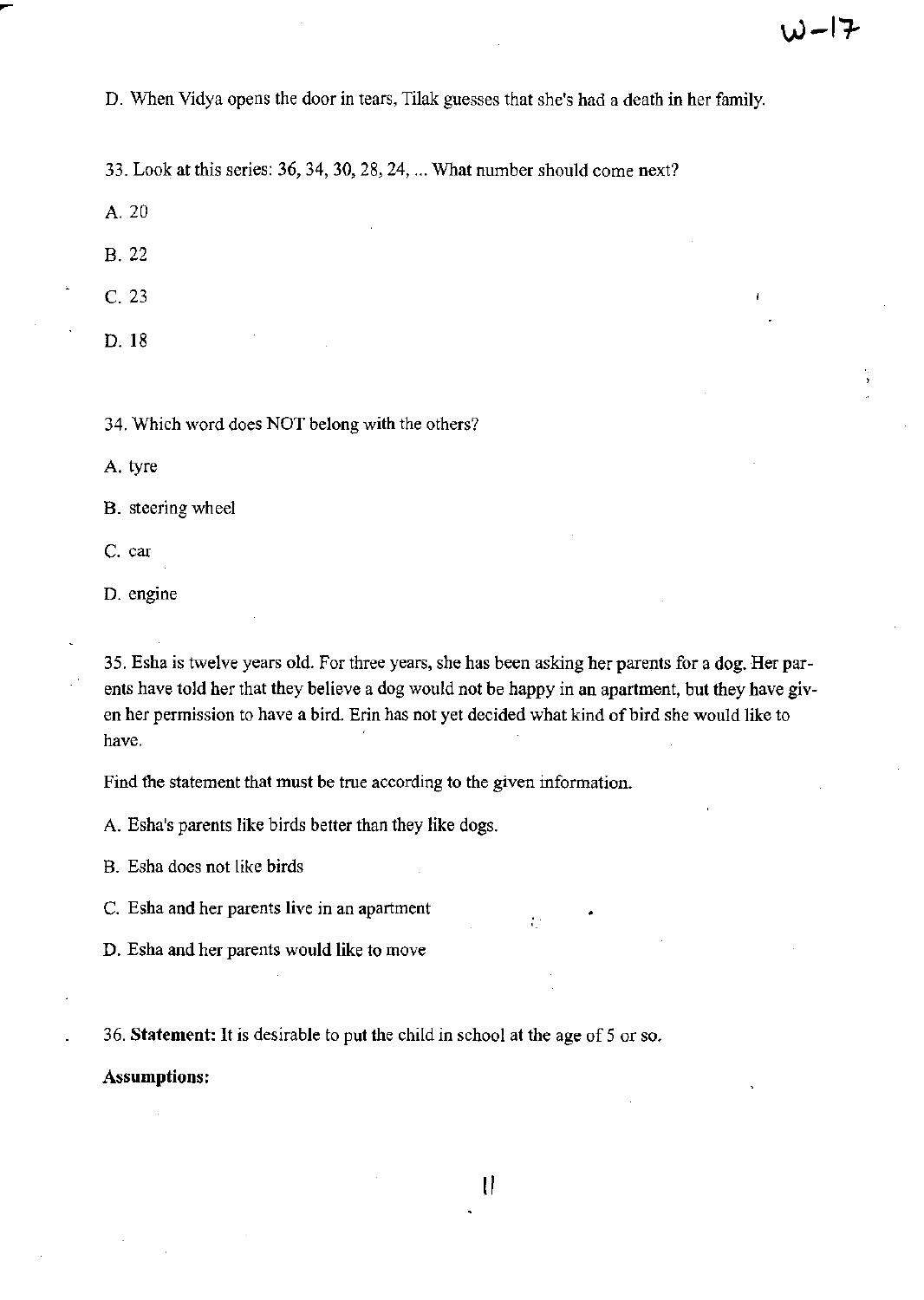- L At that age the child reaches appropriate level of development and is ready to learn.
- II. The schools do not admit children after six years of age.

Consider the statement and the assumptions and decide which of the assumptions is implicit in the statement.

A. Only assumption I is implicit

B. Only assumption II is implicit

- C. Both I and II are implicit
- D. Neither I nor II is implicit

37. Statement: No women teacher can play. Some women teachers are athletes.

## Conclusions:

L Male athletes can play.

II. Some athletes can play.

Read the conclusion and then decide which of the given conclusions logically follows from the given statements.

A. Only conclusion I follows

B. Only conclusion II follows

C. Neither I nor II follow

D. Both I and II follow

38. A man standing at a point  $P$  is watching the top of a tower, which makes an angle of elevation of 30° with the man's eye. The man walks some distance tewards the tower to watch its top and the angle of the elevation becomes  $60^\circ$ . What is the distance between the base of the tower and the point P?

A. 4 units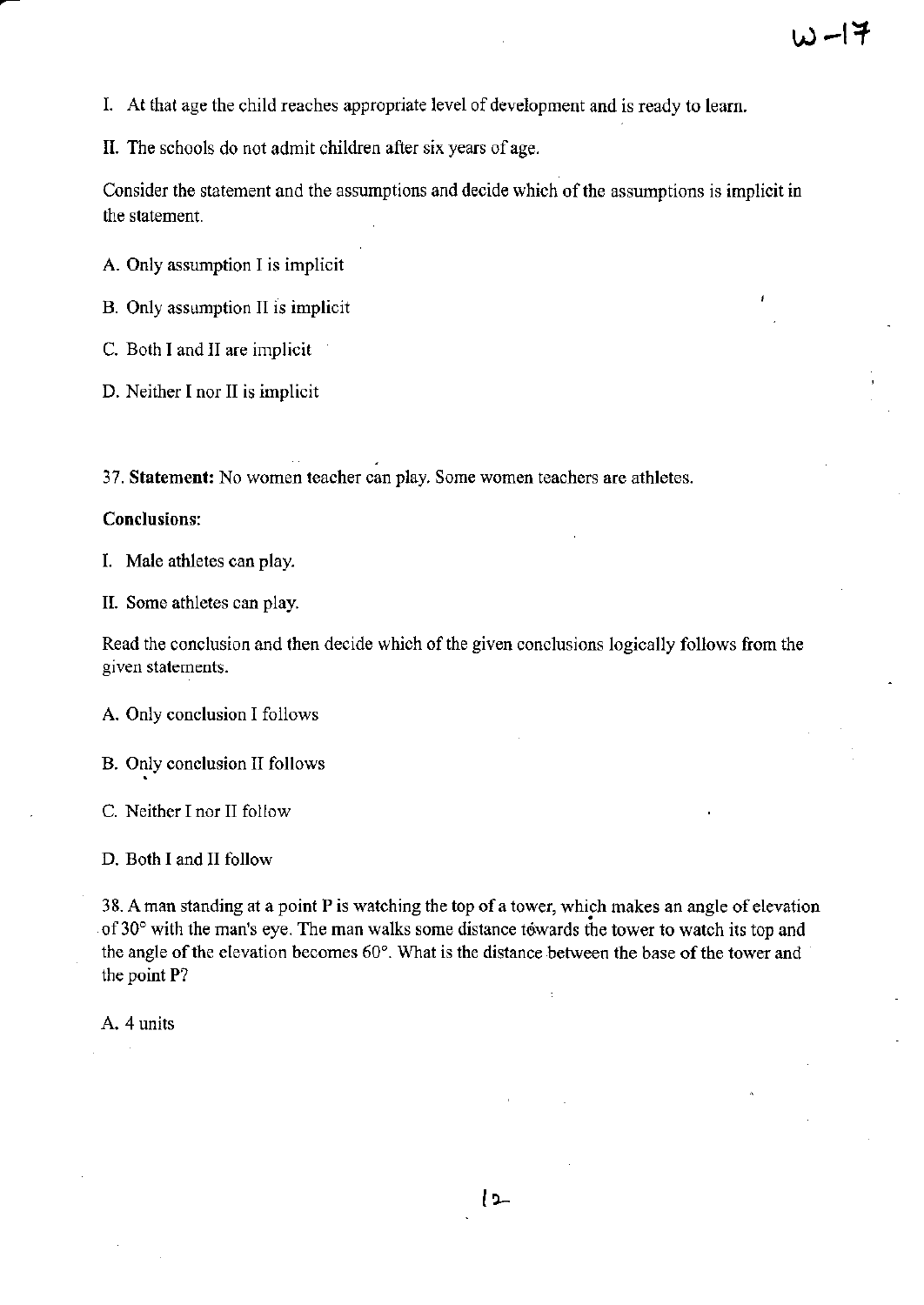**B. 8 units** 

C. *4/3* units

D. **Data inadequate** 

**39.** A family **consists** of two **grandparents, two parents and three grandchildren. The average age**  of the **grandparents is 67 years, that** of the **parents is 36 years and that** of the **grandchildren is 6 years. What is the average age** of the **family?** 

A. 28 B.32 c. 38 D.26 40. 1397  $x 1397 = ?$ A. 1951609 B. 1951601 C. 1991501 D. 1981609

Part **B** 

41. If  $y^2(x-2) = z$  then  $x =$ :

- A. *zJy2+2*
- B.  $(z+2)/y^2$

C.  $(z/y+2)^{1/2}$ 

D. (z-y2)+2

..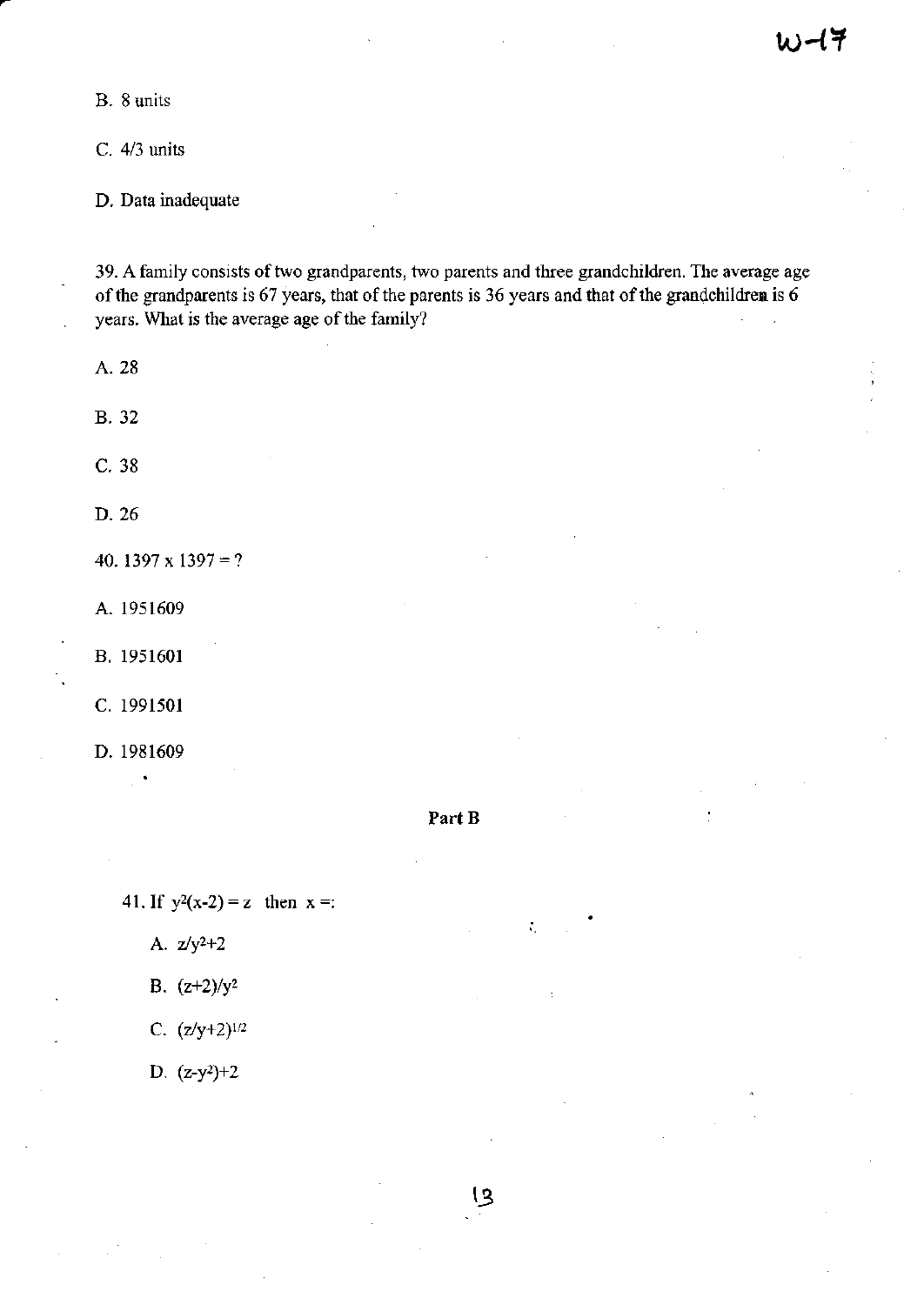42. What is the power dissipated in R2 if R1=R3=100ohm, R2=200ohm and V=10V?



- A. 1/2 W
- B. 1116 W
- C. 1/8 W
- D. 1/5 W
- 43. Our eye is looking at an object 1m away. The object moves to a point 2m away. What should happen to keep the object in clear view
	- A. The lens of the eye should increase its focal length
	- B. The lens of the eye should decrease its focal length
	- C. The pupil should contract
	- D. The pupil should dialate
- 44. 20 is the mean of a set of 8 observations and four more observations are added and the mean becomes 25. What is the mean of the four new observations added?

A.5

B. 28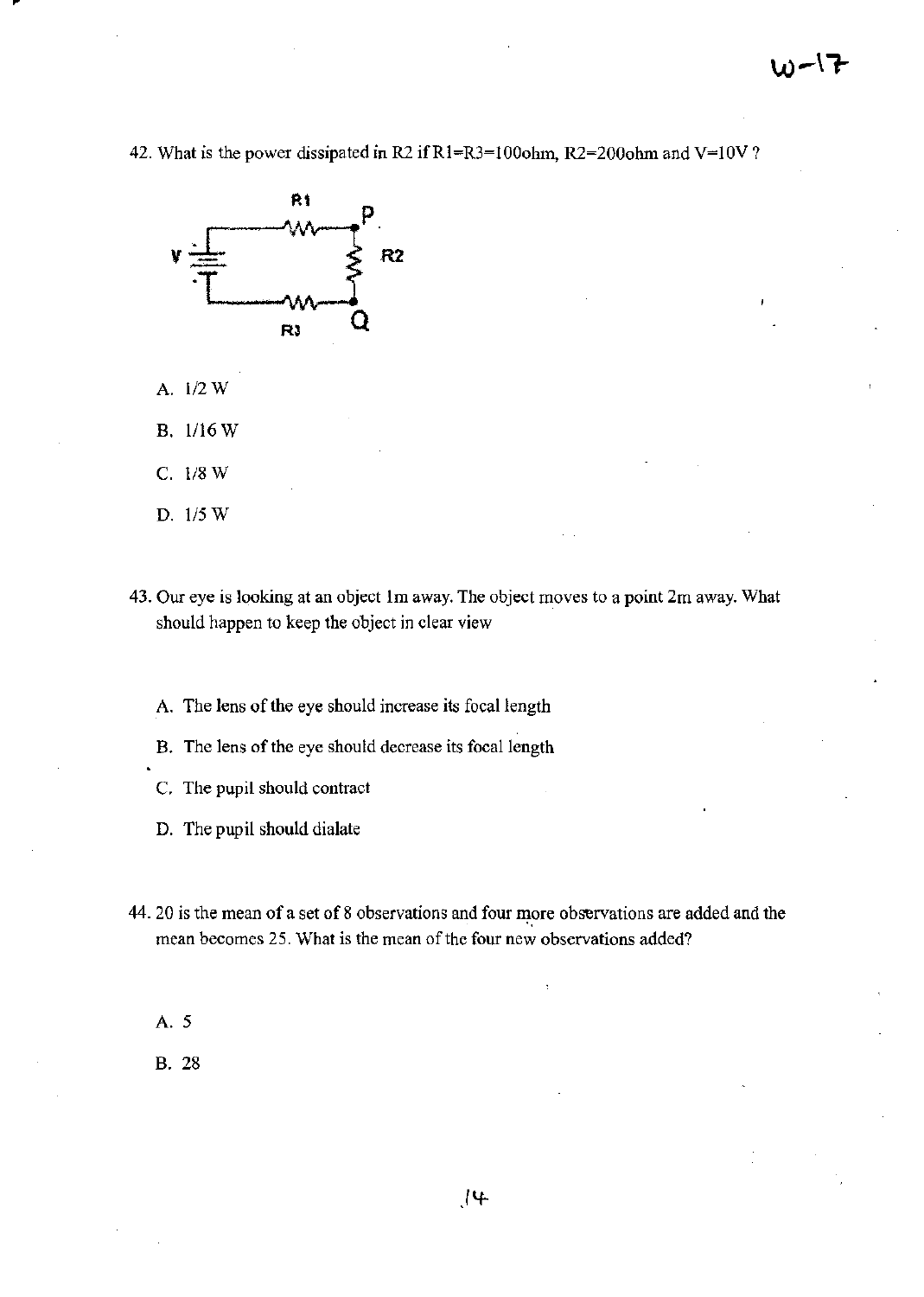C. 35

D.30

45. Which are the frequencies present in the function,  $2\sin(200 \pi t)$ -3cos(100  $\pi t$ ):

A.2,3Hz

B. 200, 100 Hz

C. 100, 50Hz

D. 2,1 Hz

46. If the position of the particle at time t is described by coordinates (cos( $\omega$  t), cos( $\omega$  t- $\pi/2$ )) for some non-zero co, what is the shape of the trajectory?

A. Straight line

B. Circle

C. Parabola

D. Apoint

47. Sound in a medium has a frequency of 1Hz and a wavelength of 200m. How long does it take for it to travel 100m?

÷,

A. 1 sec

B. 2sec

C. 0.5 sec

D. 0.33 sec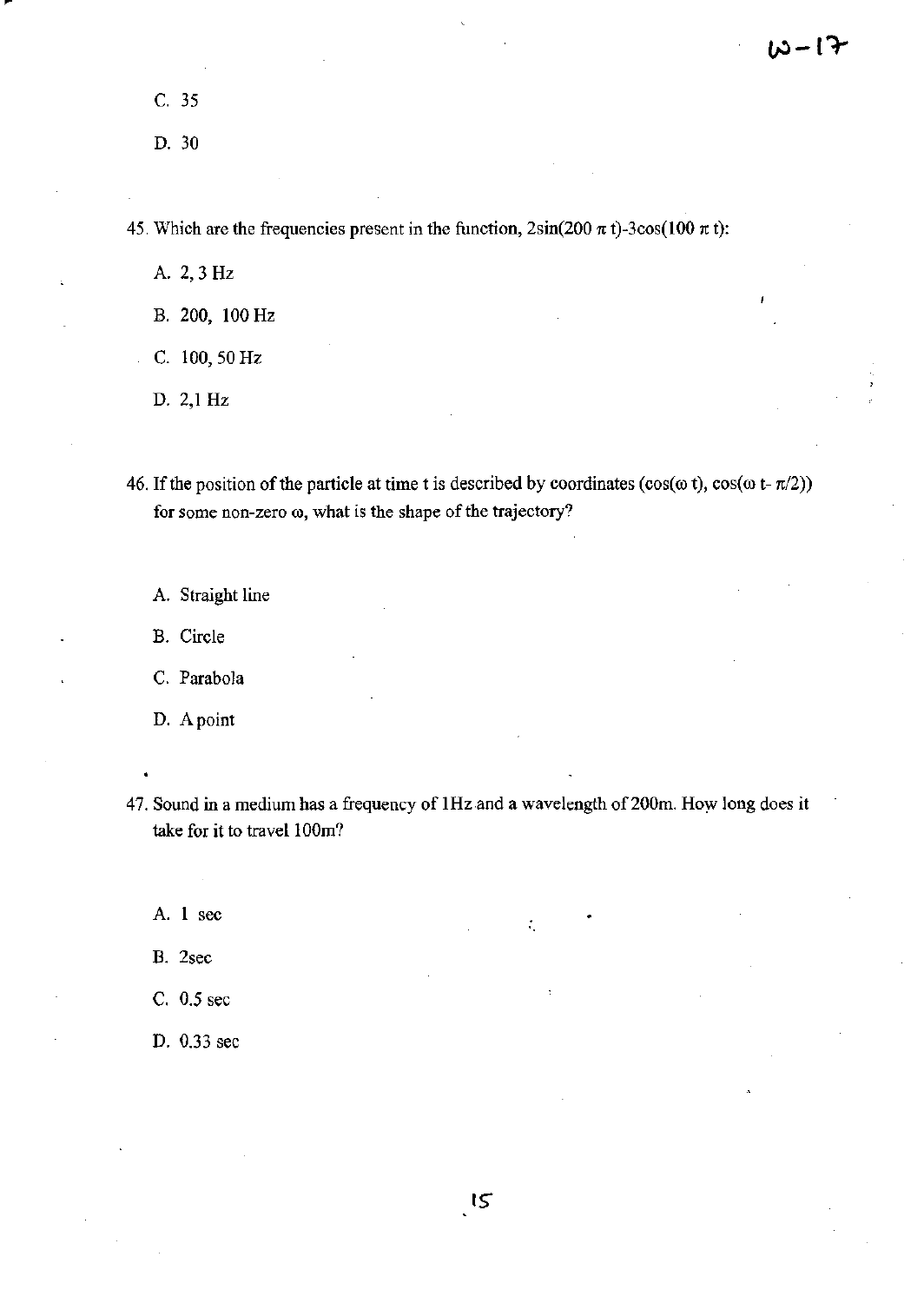48. What is the result of product of the vectors  $\begin{bmatrix} 2 \\ 3 \\ 2 \end{bmatrix}$ .  $[1 - 1 - 1]$ :

A.O

r

B. -2

C.  $\begin{bmatrix} 2 & -2 & -2 \\ 3 & -3 & -3 \\ 2 & -2 & -2 \end{bmatrix}$  $-2$   $-2$ 

D. 3

49. If  $h(x) = 3x^2 - 7x - 5$ , what is  $h(x-2)$ ?

A. 3x2-19x+21

B.  $3x^2-19x+7$ 

 $C. 3x^2 - 7x - 3$ 

**D. 3x2-7x+9** 

50. What are the solutions for x in the equation  $x-xe^{5x+2}=0$ ?

A. 0, *-3/5* 

B. 0, *-2/5* 

C. **1,** *-2/5* 

D. **1,** *-3/5* 

**51. What is 'Metacognition'?** 

A. **A critical awareness of one's community** 

**B. A deep understanding** of your **actions** 

**C. A deep understanding** of your **community's actions** 

'.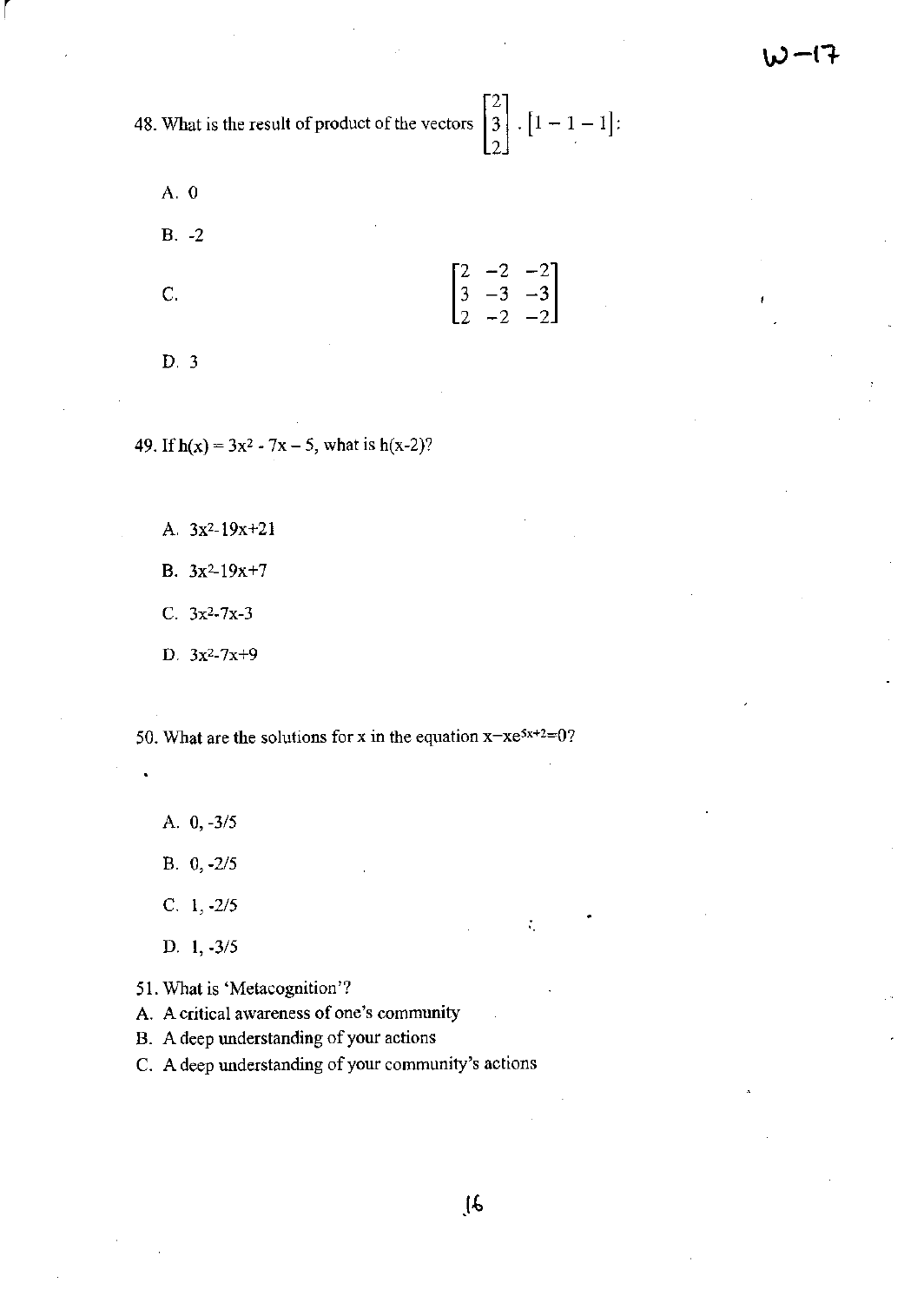D. A critical awareness on one's awareness.

52. Who proposed the Attenuation model of selective attention?

A. Anne Treisman

B. Donald Broadbent

C. Deutsch & Deutsch

D. Alan Baddeley

## 53. The Binding problem leads to?

A. Illusory Conjunctions

B. Imagery Conjunctions

C. Illusory Confusions

D. Imagery Confusions

54. Which paradigm is commonly- used to study feature-based selective attention?

A. Visual world paradigm

B. Posner cueing paradigm

C. Visual search paradigm

D. Probability cueing paradigm

55. The Baddeley & Hitch model of working memory comprises of the visuo-spatial sketchpad and?

A. Perceptual loop

B. Phonological loop

C. Phonemic loop

D. Phenomenological loop

56. Eye tracking technique often relies on

A. Pupil reflection

B. Corneal reflection

C. Both a) and b)

D. Corneal transparency

### 57. The negative compatibility effect leads to

A. More accurate performance on congruent cue trials compared to incongruent cue trials

.<br>মেলা শা

B. Less accurate perfonnance on incongruent cue trials compared to congruent cue trials

C. Faster RIs on congruent cue trials compared to incongruent cue trials

D. Faster RIs on incongruent cue trials compared to congruent cue trials

I'f'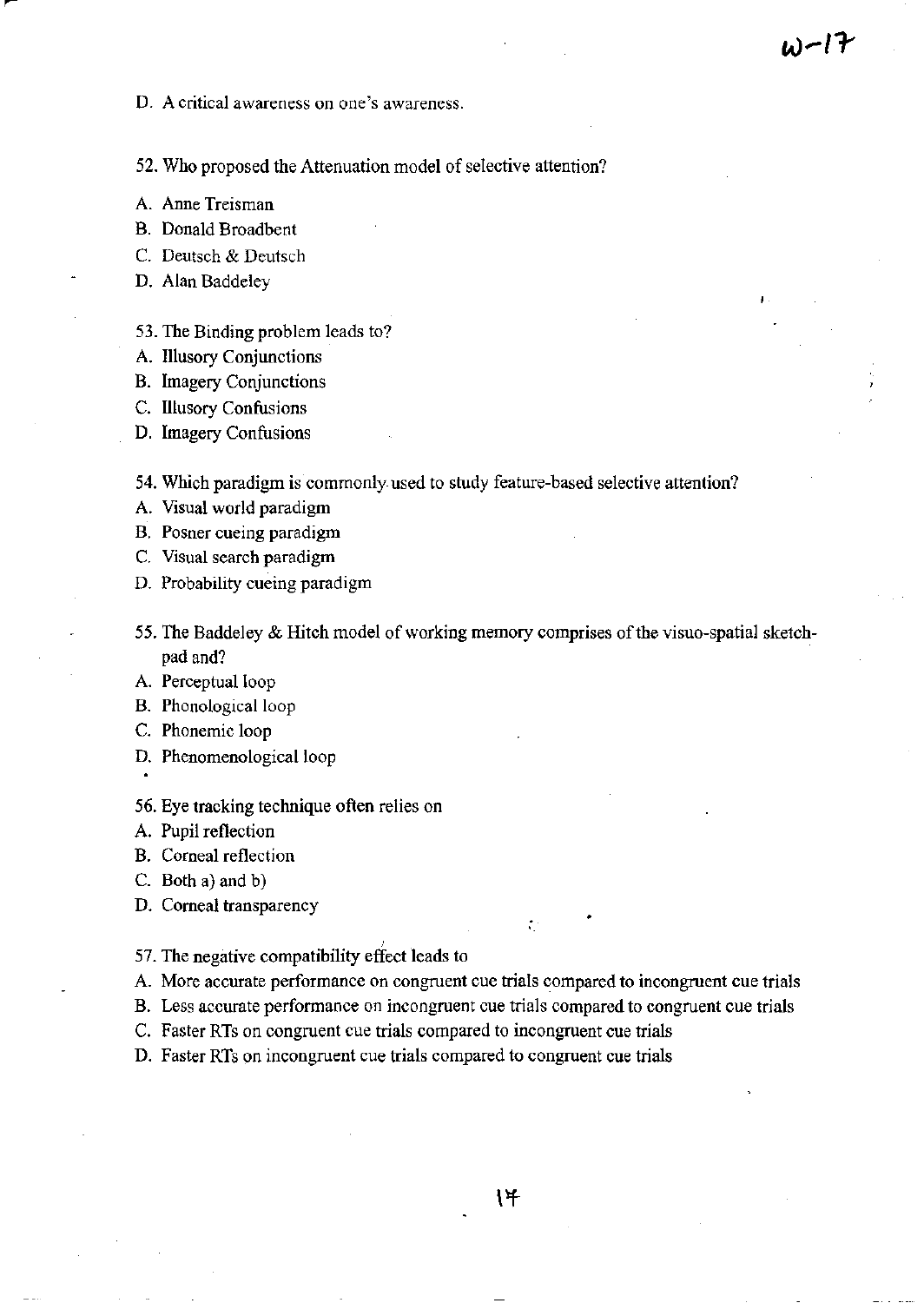58. Mirror neuros were originally discovered in the \_\_ region of the monkey brain.

A. Hippocampus

B. Premotor cortex

- C. Both a) and b)
- D. Temporal lobule
- 59. A bilingual speaker necessarily
- A. Has lived in multiple countries
- B. Has a high IQ
- C. Can speak two languages fluently
- D. Is a student of linguistics
- 60. A Stroop task is predominantly used to measure
- A. Inhibitory control
- B. Task switching
- C. Spatial attention
- D. Attentional blink
- 61. What does the term 'cross-modal' refer to in cognitive psychology?
- A. Modulation of chromosomes in the DNA
- B. A comparative model of the brain
- C. A highly unstable state of mind
- D. A combination of two or more sensory modalities
- 62. In response to threatening stimuli, the pupil
- A. ontracts
- **B.** Dilates
- C. Deforms
- D. Rotates
- 63. Which region in the human brain is responsible for face perception
- A. Fusiform gyrus
- B. Hippocampus •
- C. Hypothalamus
- D. Frontal lobule
- 64. Which of the following is not a component of the model of executive functions proposed by Norman and Shallice (1980)?
- A. Contention scheduling
- B. Schemas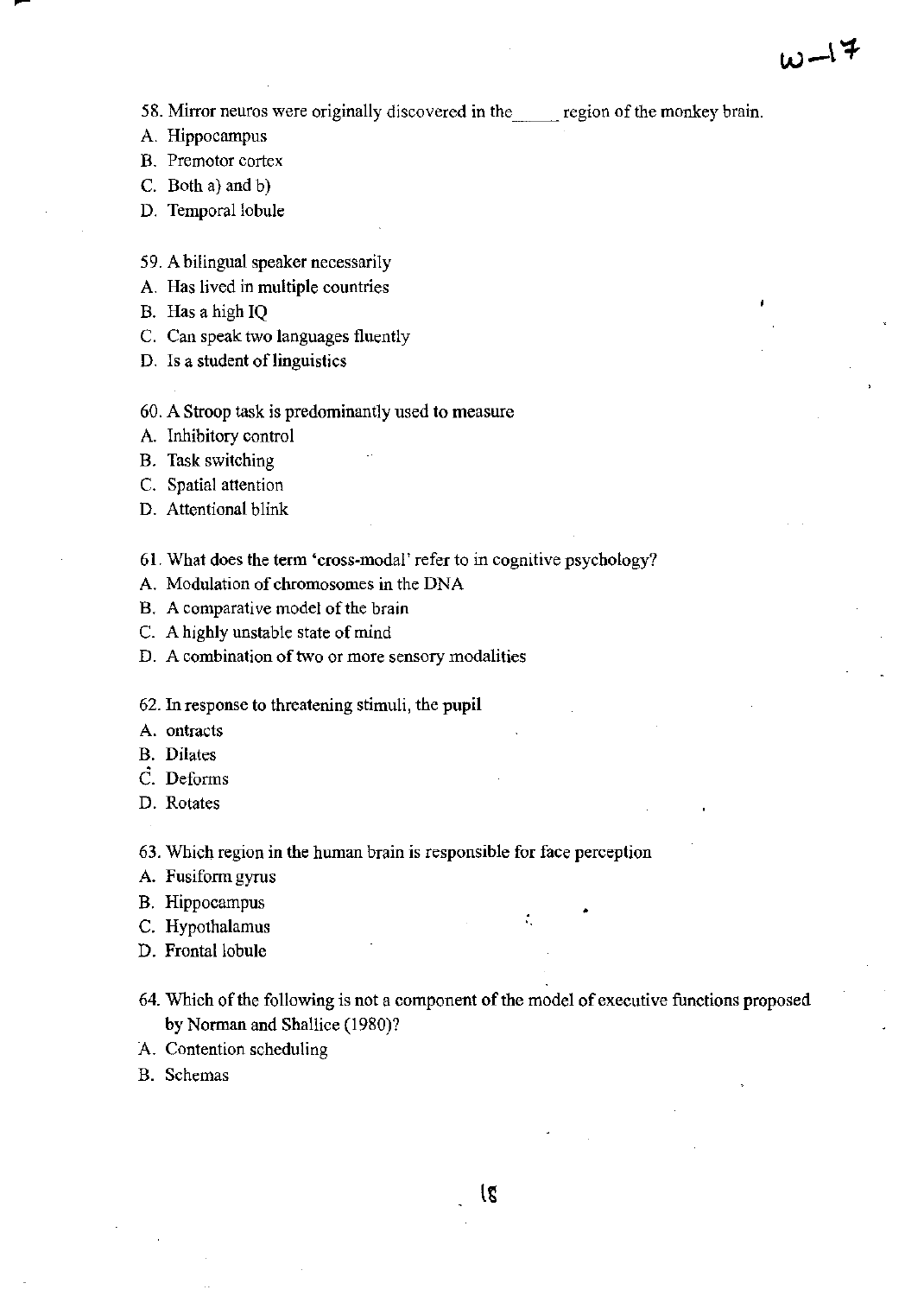- C. Central filter
- D. Supervisory attentional system
- 65. Which component must be brought to '0' to obtain high amplitude EEG (electroencephalography) signals from the scalp?
- A. Resistance
- B. Capacitance
- C. Inductance
- D. Impedance

66. Who conducted the first human BEG recording?

A. Walter Freeman

B. Hans Berger

C. Robert Resnick

D. Howard Dully

- 67. Which one of the disciplines mentioned below did not contribute to the emergence of Cognitive Science as a field?
- A. Anthropology
- B. Linguistics
- C. Numerology
- D. Psychology

68. Who is known as the father of cognitive psychology?

- A. Ulric Neisser
- B. Hermann Van Helmholtz
- C. William James
- D. Noam Chomsky

69. **In** mid 1970s the cognitive science society started the journal

A. Journal of Experimental Cognitive Psychology

- B. Cognitive Science
- C. Trends in Cognitive Science
- D. Frontiers in Cognitive Science

70. The connectionist model comprises of the input units, output units and the

- A. Processing units
- B. Intermediate units
- C. Middle units
- D. Hidden units

•

÷

 $W^{-17}$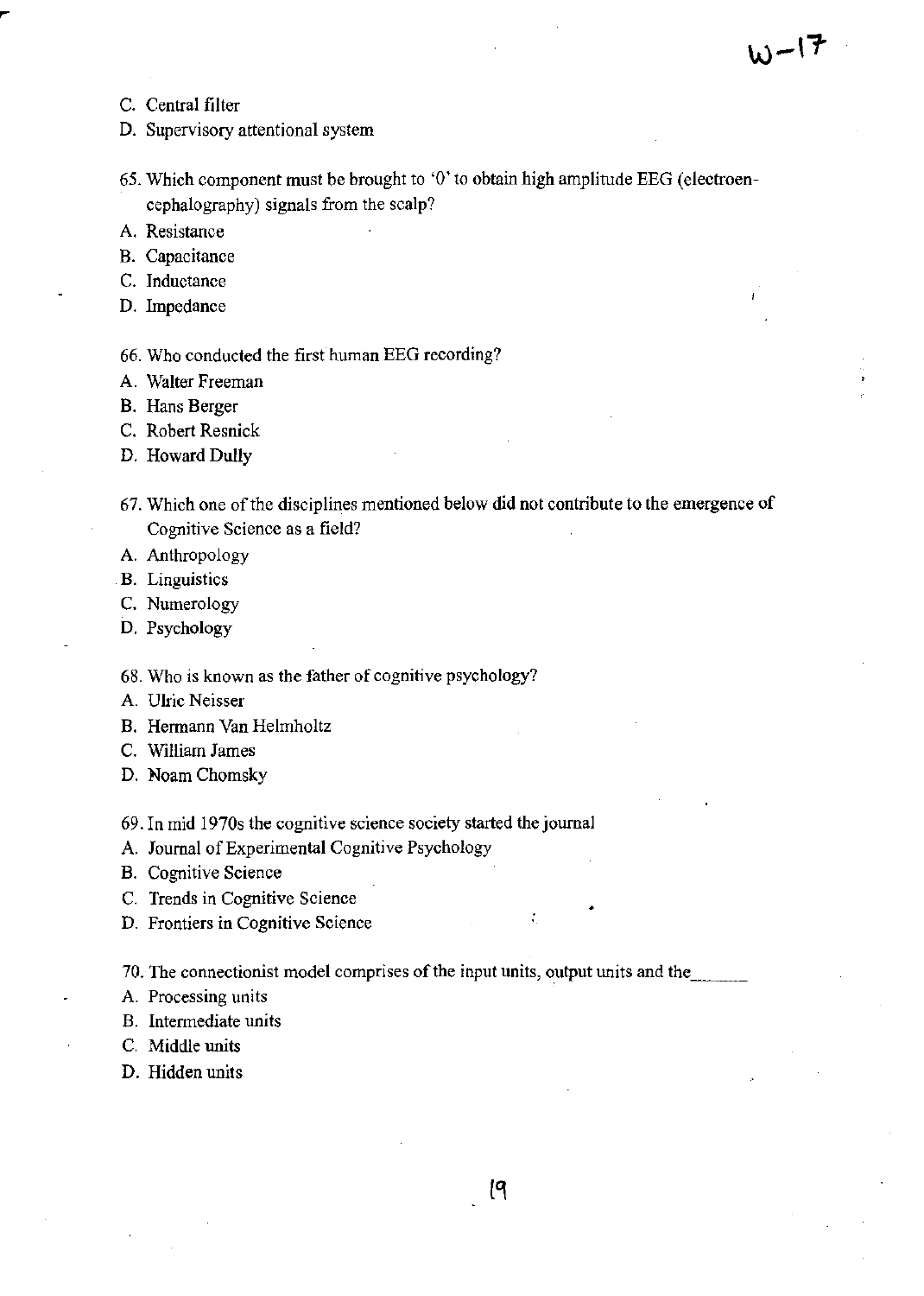71. Who made the proposition "I think therefore I am"?

A. John Searle

B. William James

C. Rene Descartes

D. Thomas Nagel

72. The theory of 'Universal grammar' suggests that

A. All life forms possess an innate capacity to acquire language

B. There are categories, operations, and principles shared by all human languages which are innate

C. Humans can learn the grammatical rules of any language

D. Grammar is the most fundamental component of any language

73. Phrenologists tried to find out about personality by:

A. Reading a person's horoscope

B. Feeling a person's skull

C. Looking at a person's hands

D. Asking people questions

74. Psycholinguistics is a discipline that

A. Studies the psychological processes related to language use

B. Deals with the subjective experience of having language

C. Studies language abilities of psychopaths

D. Qualitative analysis of languages

75. The Chinese room argument was used to refute

A. The theory of evolution

B. The theory of general relativity

C. Capitalism

D. The computational theory of mind

76. The influence of parents on the personality of their children is: •

A. Non-existent :.

B. Weakest in early childhood

C. Strongest in early childhood

D. Consistent throughout life

77. Smooth pursuit eye movements are executed in response to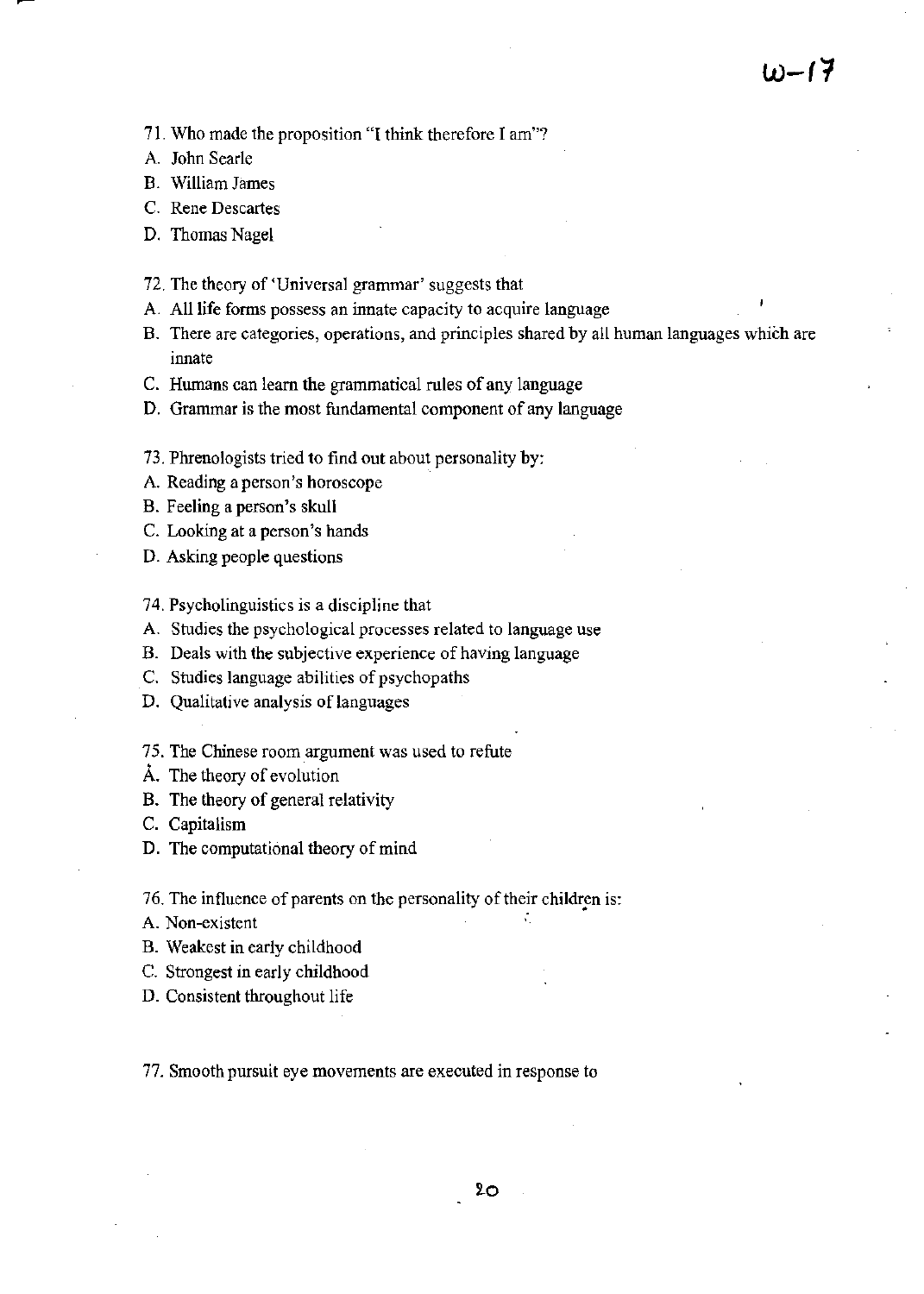- A. Stimuli with smooth surfaces
- B. Stimuli at rest

C. Stimuli **in** motion

D. Abrupt onset stimulus

78. An overwhelming sensitive to stimuli in Schizophrenics has been linked to the impairment of which cognitive mechanism

A. Distractor inhibition

B. Selective attention

C. Conflict monitoring

D. Implicit learning

79. Failed inhibitory control is not observed in which of the following disorders

A. Parkinson's disease

B. Clinical depression

C. Bipolar disorder

D. Blindsight

- 80. In Posner cueing tasks, facilitatory effects/positive cueing effects are commonly observed at short SOA. This means:
- A. Faster responses when target appears at the cued location

B. Faster responses when the target appears at the uncured location

C. No difference in responses as a function of cue

D. Lower accuracy when target appears at the cued location

81. The minimum distance at which a microscope is capable of distinguishing two points as • separate is its:

A. Magnification

B. Illumination

c. Resolving power

D. Fluorescence

82. During photosynthesis, the source of oxygen is:

A. Water

•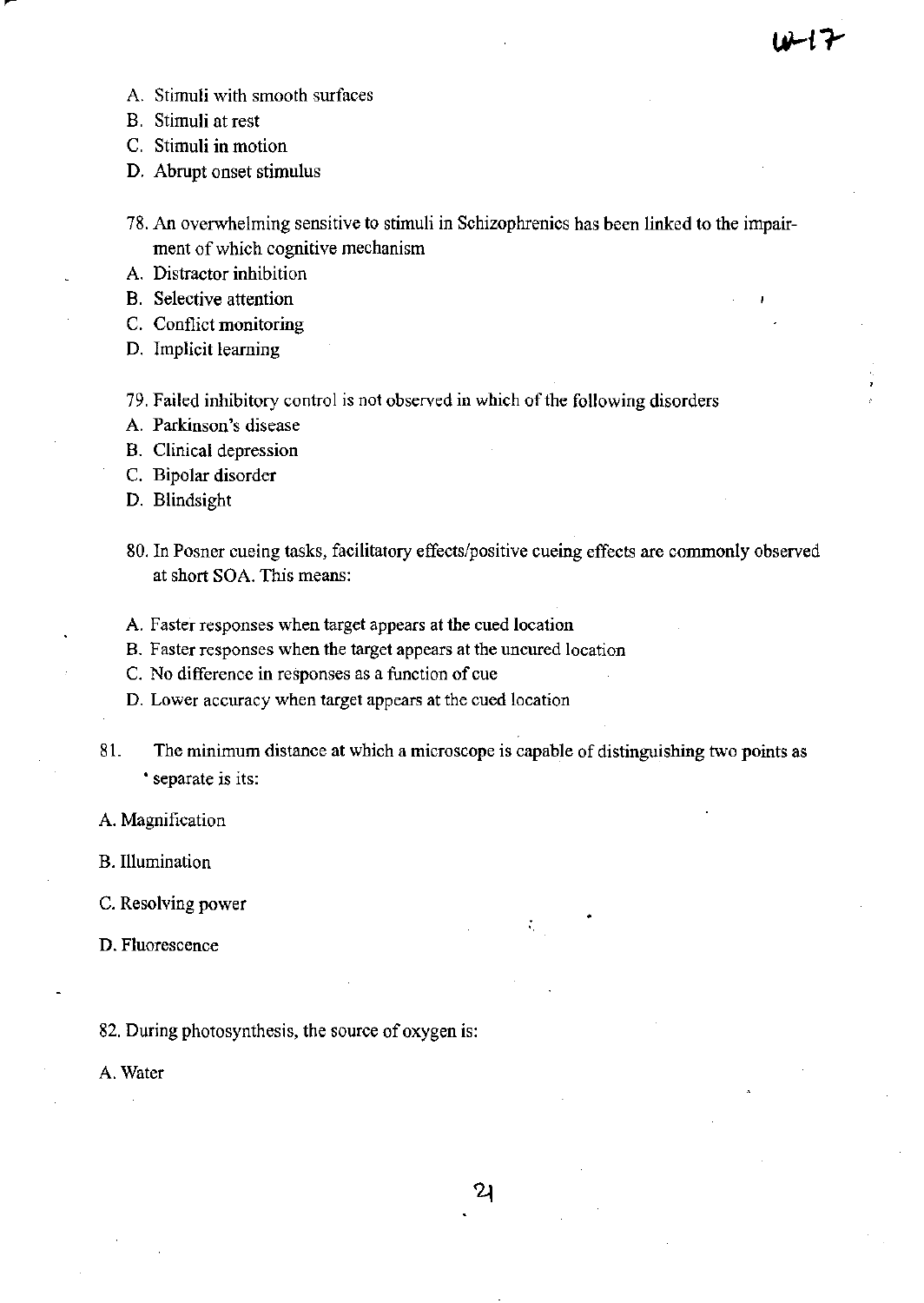B. Carbon dioxide

C. Glucose

D. Chlorophyll

83. The relative percentage of oxygen in the air remains constant at  $21\%$  — from sea level to the peak of Mt. Everest. Why then do humans suffer from altitude sickness?

A. Due to the ozone layer.

B. Due to the increased percentage of nitrogen in the air.

C. Due to the reduced air pressure at higher altitudes.

D. Due to the increased exposure to ultra-violet light.

84. When antibiotic-sensitive bacteria are spread on a nutrient agar plate containing antibiotic, colonies of resistant bacteria grow. The most plausible explanation for this is:

A. The antibiotic is mutagenic

B. The antibiotic induces resistance through epigenetic effects

C. Cells only become resistant once they sense the antibiotic

D. Some cells in the original population were already resistant

85. Wings of insects and the wings of bats represent a case of:

A. Divergent evolution

B. Convergent evolution

C. Allopatric evolution

D. Neutral evolution

86. Which metal is present in chlorophyll?

A. Calcium

B. Aluminium

C. Zinc

D. Magnesium

87. What is the pH of human blood?

'.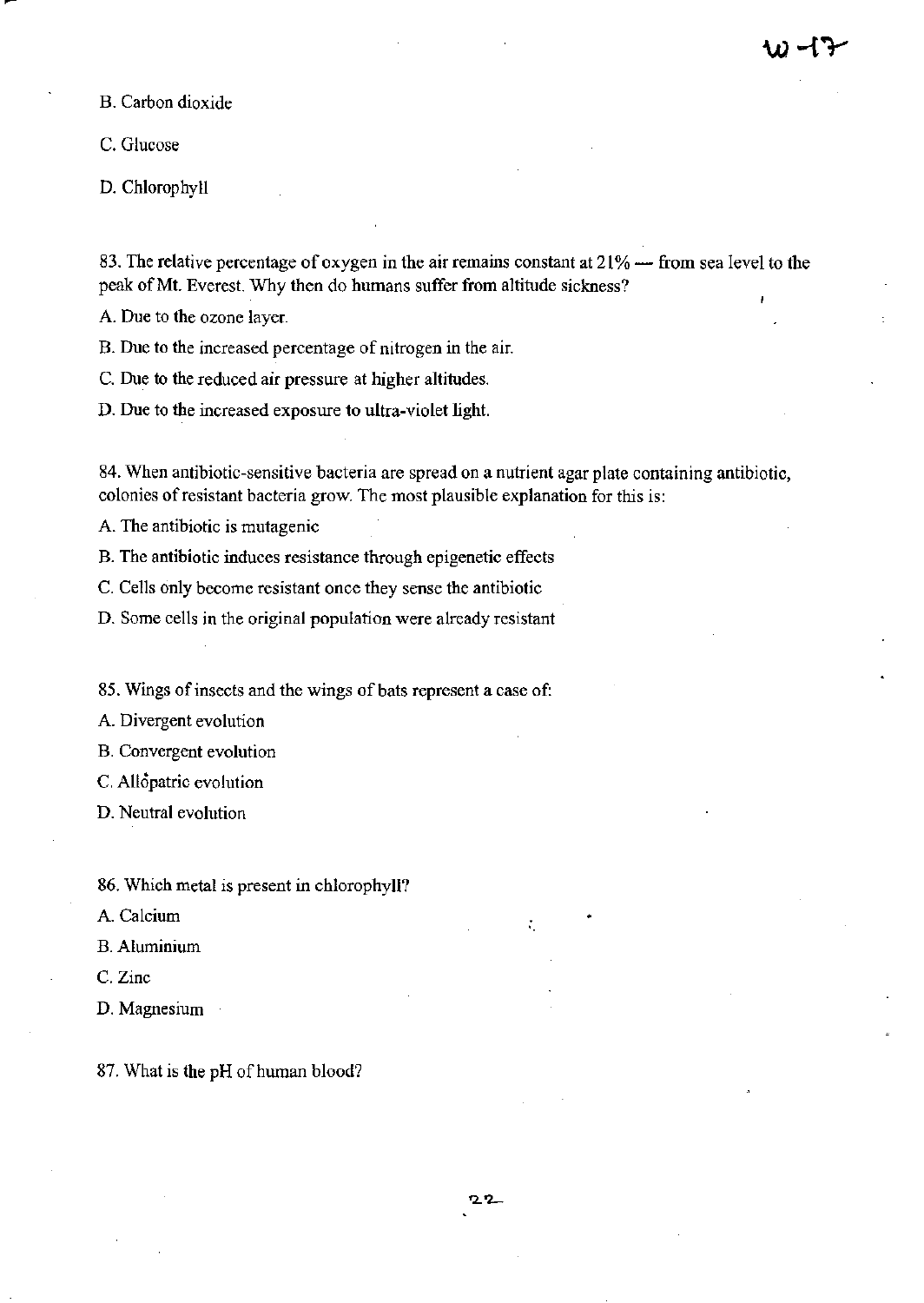A.7.4

B.8.4

C. 5.4

D.6.5

**88. Deficiency** of vitamin **Bl2causes:** 

A. Rickets

B. Scurvy

**C. Pernicious anemia** 

D. Pellagra

**89. Archaeopteryx is considered as a connecting link between:** 

**A. Birds and mammals** 

B. Reptiles and birds

**C. Dinosaur and bird** 

**D. Crocodile and salamander** 

**90. Presence of amyloid plaques is a neuropathological hallmark of:** 

**A. Sensory aphasia** 

**B. Wernicke's aphasia** 

**C. Parkinson's disease** 

**D. Alzheimer's disease** 

**91. Methane gas reacts with water vapor to produce a mixture of carbon monoxide and hydrogen according to the balanced equation below.** 

 $CH_4(g) + H_2O(g) \rightarrow CO(g) + 3H_2(g)$ 

The  $\Delta H$ . for the reaction is +206.1 kJ/mol, while the  $\Delta S$ . is +215 J/K • mol. Calculate the  $\Delta G$ . at 25°C.

• ..

A. 142 KJ/mol

**B.** 206 KJ/mol

C. -142 KJ/mol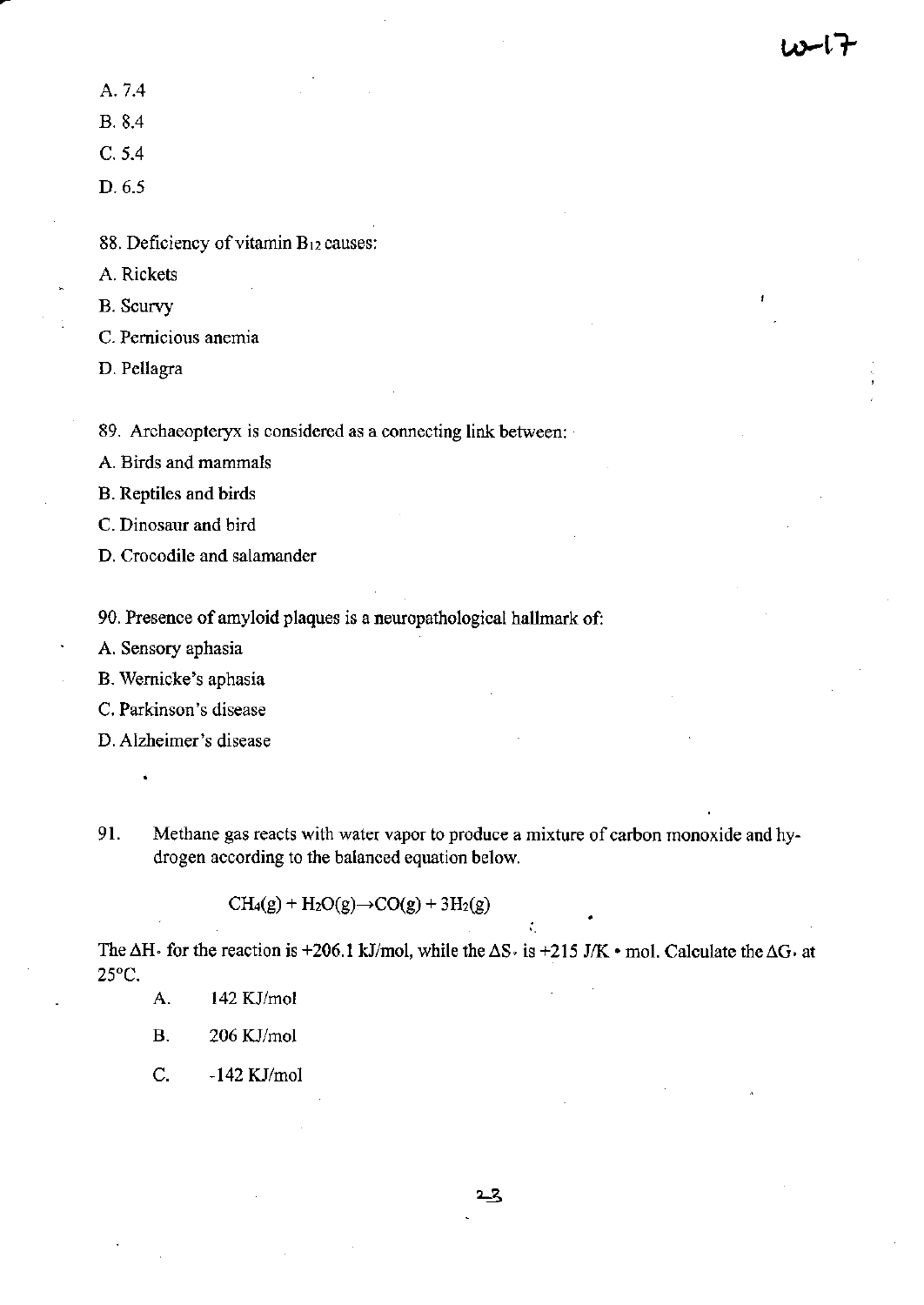D. -206 *Kllmol* 

r

92. The end replication problem in chromosomes in eukaryotic cells is handled by

- A. Methylase
- B. Phosphorylase
- c. Amylase
- D. Telomerase
- 93. Which of the following statement is true for Echinoderms?
- A. They have well developed brain and sensory organs
- B. They have sensory organs, but lacks a central brain
- C. They have a tetraneural nervous system or four main neural strands
- D. They have complete absence of nervous system
- 94. Identify the following carbohydrate.



- A. L-aldopentose
- B. D-ketohexose
- C. *2-Deoxy-erythro-pentose*
- D. Fructose

÷.